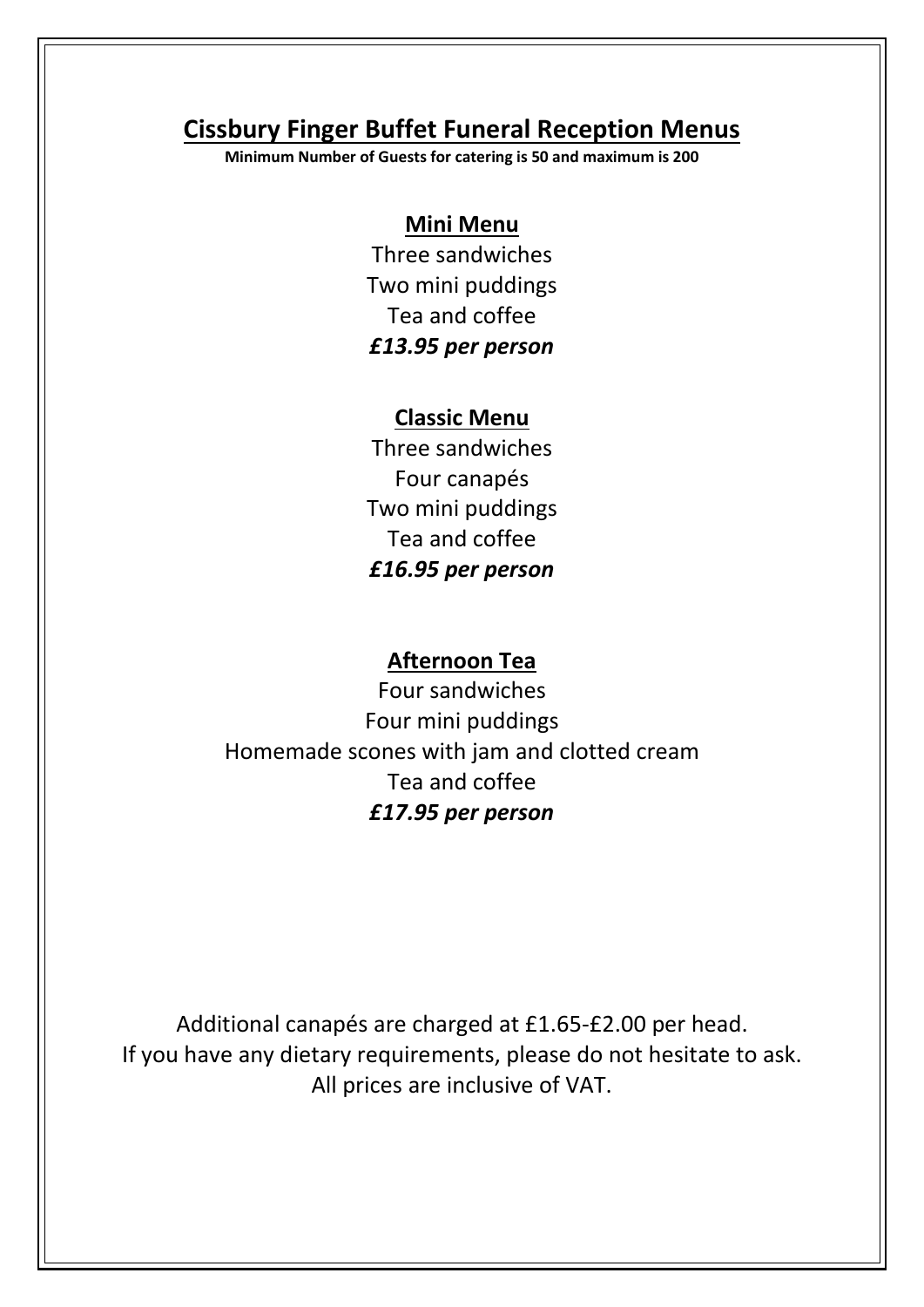#### **Finger Sandwiches**

Egg and cress Marmite and mint Open smoked salmon English mature cheddar with onion chutney Honey roast ham with a mustard mayo Coronation Chicken

# **Canapés**

## **Cold Canapes**

Red pepper and courgette frittata Crostini with pâté and caramelised onion chutney Smoked salmon blinis Mini cones filled with mozzarella, sundried tomato and green pesto Mini tartlets filled with red pesto hollandaise and quail egg Marinated Chicken Tikka with a cucumber and mint yoghurt dip Coronation Chicken in a bed of gem lettuce

#### **Hot canapes**

Mini honey and rosemary chipolata sausages Devils on horseback Chicken satay with peanut dipping sauce Duck spring rolls with hoisin dipping sauce Vegetable spring rolls with a Thai dipping sauce Retro vol-au-vents with a chicken, white wine and mushroom sauce Retro vol-au-vents with tuna and sweetcorn Mushrooms stuffed with stilton Mini Yorkshire puddings with roast beef and horseradish Crostini topped with roasted vegetables and mozzarella Assorted Dim Sum with a hoisin sauce